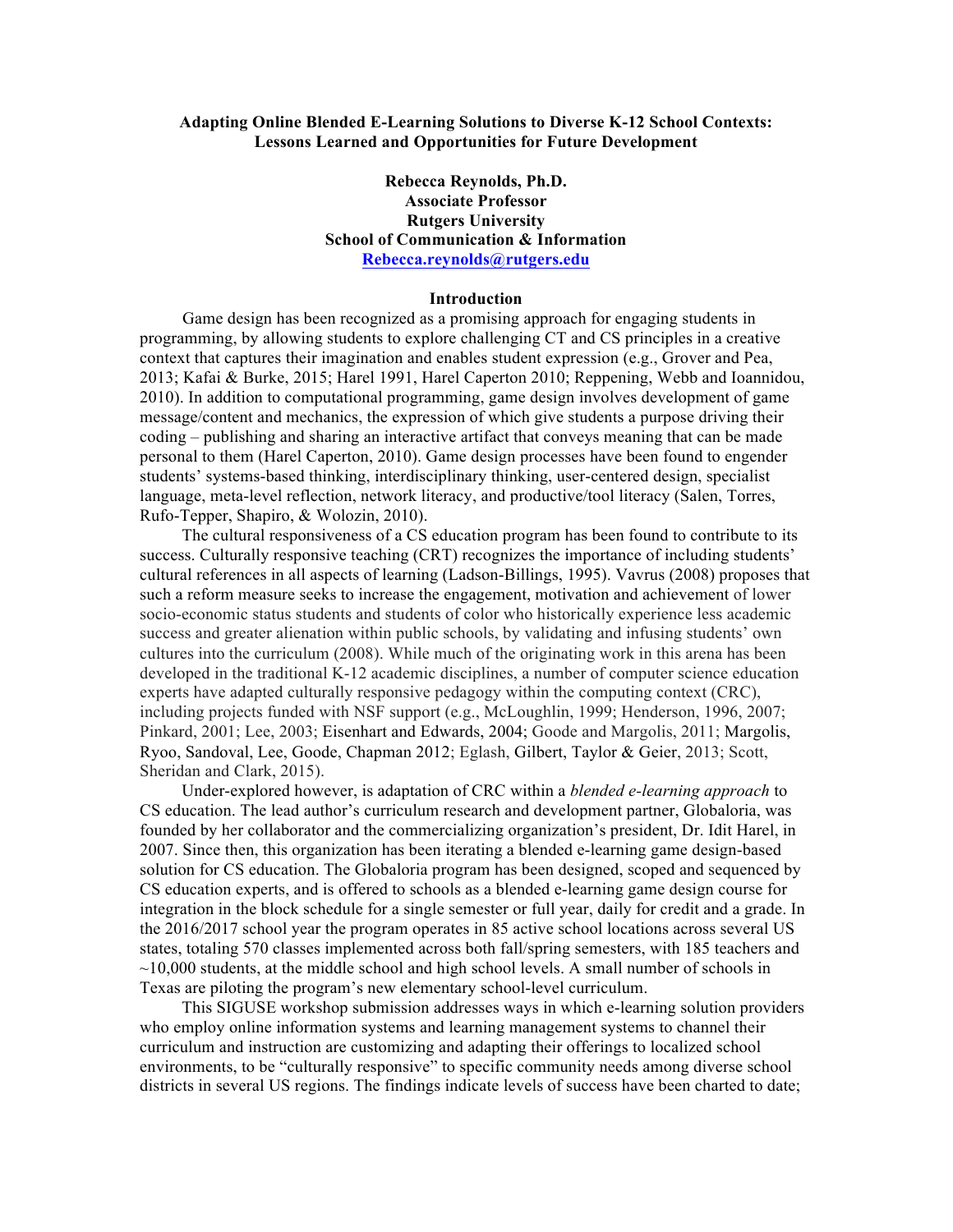there are also new zones of opportunity for refined research and development for improvement (R&D).

## **Background**

The Globaloria organization has been iterating a blended e-learning game design-based solution for CS education for over a decade. The CS education curriculum has been designed, scoped and sequenced by CS experts, and is offered to schools as a blended e-learning game design course for integration in the block schedule for a single semester or full year, daily for credit and a grade. In the 2016/2017 school year the program operates in 85 active school locations across several US states, totaling 570 classes implemented across both fall/spring semesters, with 185 teachers and  $\sim$ 10,000 students, at the middle school and high school levels. A small number of schools in Texas are piloting the program's new elementary school-level curriculum. Prior research on Globaloria as a solution for game design learning and introductory computer science education has been conducted by a network of 15+ academic research partner collaborators since 2008, with findings disseminated in peer-reviewed conferences, journals and as  $3<sup>rd</sup>$  party audited evaluation research.

Findings have shown positive effects of learner participation on student interest, engagement, and motivation in 6 digital learning domains, as well as measured game design knowledge outcomes (e.g., Reynolds & Harel Caperton, 2009; Reynolds & Chiu, 2012, 2013; Reynolds, 2016a). Findings with matched-case control groups also show significant increases in science, social studies and English and language arts standardized test scores as a result of participation (Chadwick & Gore 2010, 2011; Ho, Gore & Chadwick, 2012). Participation was also shown to attenuate and eliminate known effects of the digital divide such as gender and socio-economic status (Reynolds & Chiu, 2016).

Reynolds (2016a) offers a framework of the "6 Contemporary Learning Practices" that are emphasized in the Globaloria game design initiative, aiming to cultivate "social constructivist digital literacy" in learners. They are described in brief as: "Create," "Manage," "Publish," "Socialize/Collaborate," "Research," and "Surf/Play." Reynolds (2016a) argues that such breadth of activity is epistemic and authentic to much of our real-world purposive and functional engagement with information technologies and work projects. If expertise among students is cultivated across dimensions *in a coordinated way,* through design and creation of a digital artifact, it is proposed that this prepares students for participation in digital cultures, citizenship, and workplaces. Reynolds (2016a) offers empirical support for this claim.

*Culturally responsive teaching in Globaloria.* No research has addressed the need to adapt blended e-learning solution information system platform implementations, to diverse school community contexts. In December 2016, Harel developed and made available a framework of principles that have long guided the organization's efforts in offering a research-driven learning system for CS education through game design. This framework demonstrates their commitment to and discernment of specific cultural responsiveness features, as fundamental components of computer science learning.

## **Table 2. Globaloria principles guiding successful "computer science learning culture"**

Facilitate learning the *actual* concepts and practices of computer science

Encourage everybody's participation, equity and diversity

Focus on creating computational artifacts (i.e., software, websites, animated characters, games, simulations, mobile apps)

Support the study of computational thinking and algorithmic processes, as well as understanding their design, implementation, and impact on society

Emphasize how computing influences culture, and culture shapes how people engage with computing

Facilitate computational thinking (CT) as central to the practices and concepts of computer science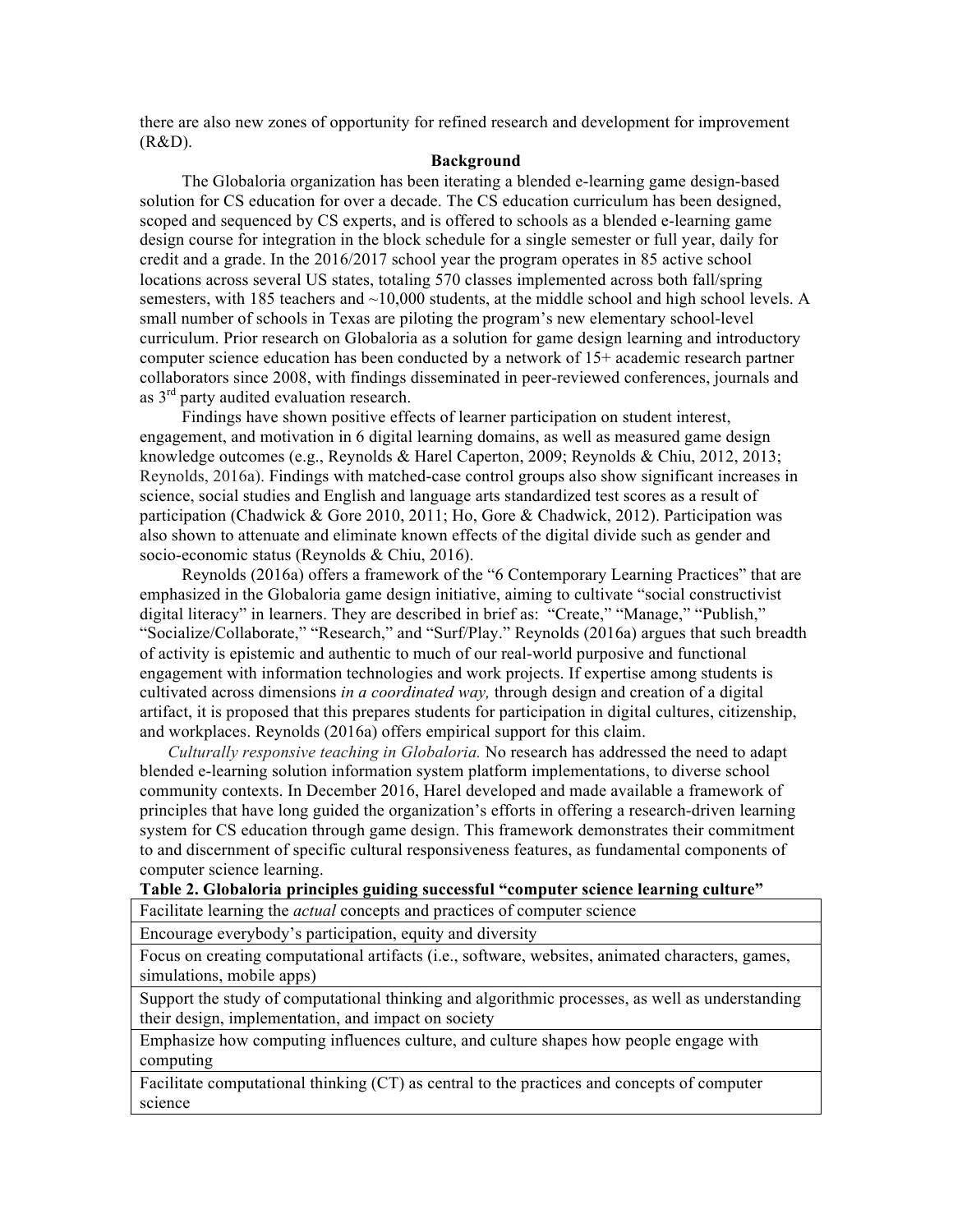Practice how to communicate about computing

Provide multiple pathways supporting a learning progression covering many CS concepts and principles.

Other related approaches include Scott, Sheridan and Clark's work in CRC through game design and digital content creation among youth (2015). Similar to Globaloria, they have addressed how technology education can be structured to support digital innovation among diverse youth in two projects, the first exploring game design and peer mentoring among mostly black students; and the second exploring Hispanic girls' engagement with digital project tools to address a self-identified social/community issue (iLife, Scratch, Sims etc.). Students were found to master technical skills in new media creation and innovation, and sociopolitical awareness and agency (2015), findings that connect with Reynolds (2016). The authors (2015) arrive at three conclusions: successful CRC projects engage program designers, educators, and students to *collaboratively reflect* on the intersection of their *experiences* and *identities* with digital technologies; that participants' discovery and building reaches beyond school; and participants foster new *connections* with each other and outside communities. They propose that environments should conceive of digital access in terms of opportunities to create and innovate with digital technologies and work to provide the culturally responsive contexts to support this pathway to digital equity.

The current program of in-progress research addresses the following research question: **In what ways do features, processes and pedagogies utilized by the given organizational e-learning solution provider, contribute to its cultural responsiveness?**

This research focuses on 3 domains:

- *(a) Organization/School relationship management,* including diverse teacher/student/school recruitment, development of a culturally responsive/relevant 'implementation plan,' teacher training, and ongoing communications and supports.
- *(b) Teacher/student/community critical inquiry and engagement with game topics.* How is the curriculum set up to support constructive, deep and meaningful critical inquiry in student/teacher interactions on student-driven game topics?
- *(c) Teacher/student information resource uses.* How does the curriculum support information text usage? What information literacy instruction is included? How are student information skills, reading and interpretation, considered?

### **Methods**

Through interviews with Globaloria program staff, participating school teachers and students across Globaloria implementation settings in the U.S., the author is collecting data addressing these questions. Sampling is being conducted based on recommendations from the Globaloria organization as well as based on snowball sampling among local teachers who are aware of other area schools and teachers who may be experiencing similar / different patterns of interaction with the organization. Interviews are filmed and/or audio recorded, transcribed and analyzed in Dedoose. For the initial round of coding, we adopt an inductive approach informed by the open, axial, and selective coding sequences of Corbin and Strauss aiming to discover major categories for the research questions. I will generate a coding scheme for each category and engage another round of coding, to further refine the category's definition and establish detailed sub-categorical results.

## **In-Progress Observations**

*Globaloria as a culturally responsive blended e-learning solution.* To-date, the organization has worked predominantly within rural low income school communities in the states of West Virginia, Wyoming and Oklahoma, as well as Hispanic immigrant and ELL communities in Austin, TX, Houston, TX, San Jose, CA, and black and Hispanic students in Queens and the Bronx, NYC. The founder and staff help schools develop an implementation plan and choose relevant course offerings. Schools can choose whether to link the course to a specific school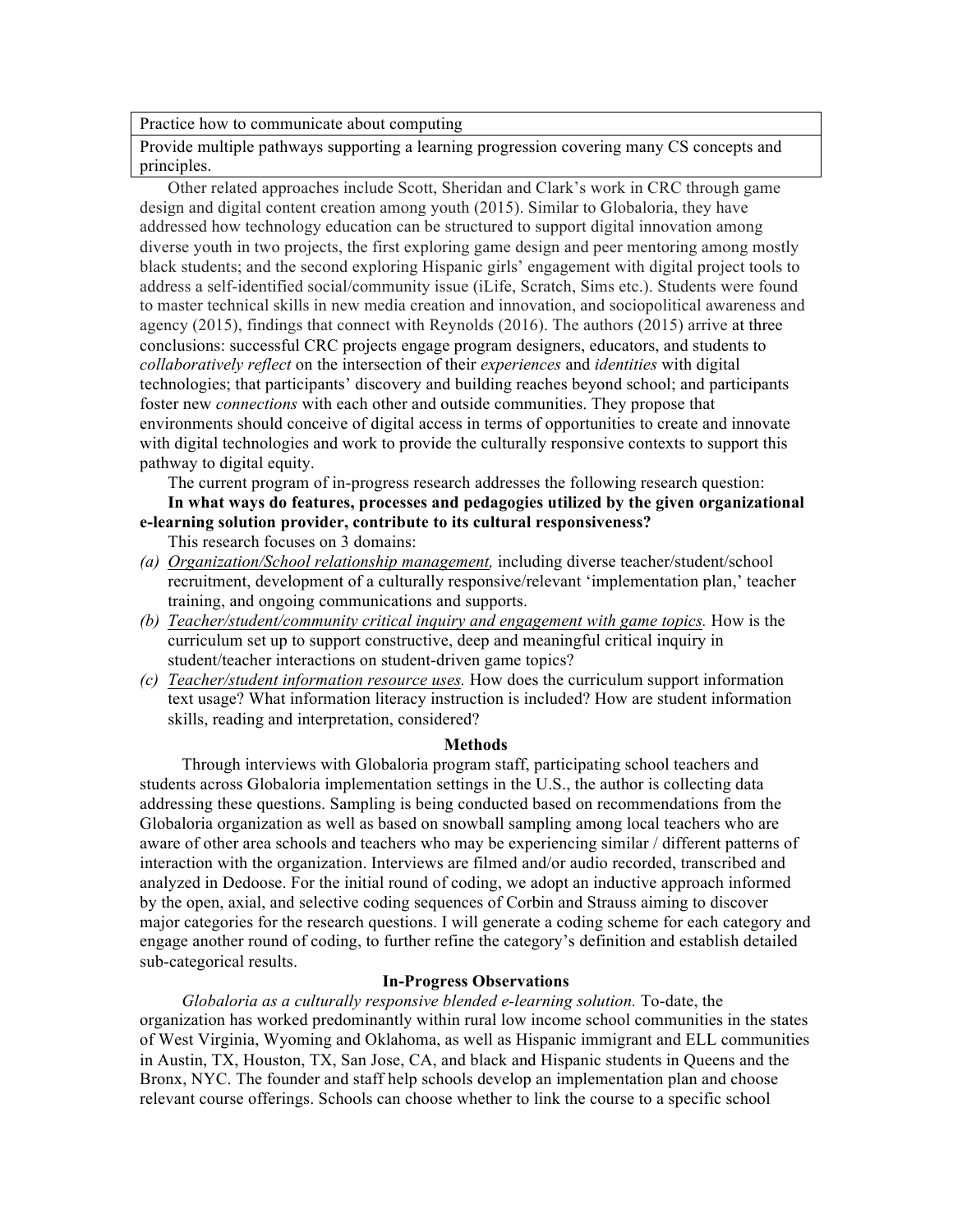subject or allow full student choice of game topics for greater cultural relevance. Globaloria's situated research and development efforts with Hispanic students have led to creation of a specialized bilingual game design CS curriculum for Spanish-speaking learners, implemented in several Texas schools. Another cultural responsiveness feature is an extended mentor network of "Help Center Coding Coaches," employed full- and part-time, who are past Globaloria teachers and students and help schools on-board and manage the program.

*Information resource uses, student reading levels, and blended e-learning.* One of the cornerstones of a quality education is the ability for learners to read and comprehend text; however, socio-economic status has long been a known predictor of reading success in young people (Barkley, Henry, & Bao, 1998; Deller, Tsai, Marcouiller, & English, 2001). Blended elearning approaches require students to engage in a variety of informational resource uses as part of the learning process. The very process of *spending time using informational texts* specifically helps address gaps in comprehension for at-risk students (Brenner & Hiebert, 2010; Barnatt, 2010). It appears that this finding may be supported, but with certain conditionals, in this directed project-based learning context, relating to past research by Reynolds (e.g., 2016b).

*Integrated development environment*. Stemming in part from past research findings (e.g., 2016b) on the challenge of student uses of blended e-learning based information resources to learn programming, the organization recently launched an Integrated Development Environment for middle schoolers (the GIDE), that much more closely scaffolds their learning of Javascript programming. This feature offers a contained set of sequential activities to complete within a single browser window productivity space in which close, contextual instructional supports are offered adjacent to the specific coding activities as needed. This is different from the past instructional design in which a library of tutorials categorized by theme were offered in the LMS, and students were expected to find the right one for their given purpose. Information resources and inquiry are still suffused throughout the LMS; however, programming tasks in particular are now more structured in the IDE in context. More data are being collected as to the ways in which student information literacy is supported, needed, and has potential to be augmented through further program refinements.

#### **Discussion**

One challenge in teaching computer science at the K-12 level includes the need for new teacher recruitment and professional development within this newly prioritized discipline (Wilson, Sudol, Stephenson, Stehlik, 2010). How do we begin to scale up CS education opportunities, which require sufficient teacher numbers, training, preparation and expertise? Blended learning approaches for CS education in K-12 may hold promise in this endeavor, in that they deliver expertly scoped and sequenced CS curriculum via online information environments, to give schools and teachers a jump-start in pedagogy. Blended e-learning solution providers' offering of CS education in the US appears to be one solution to help mitigate the challenge of teacher training, in that their propagation can bear some of the initial burden of instructional design and development for CS pedagogy, and give teachers a jump-start in deploying CS opportunities. Elearning organizations like Globaloria can use blended e-learning platforms to train teachers alongside students, in parallel.

Key to the success of this venture is offering culturally responsive affordances that make the offering conducive to diverse students and districts. This research contributes to understanding feasibility of such an endeavor, and specific findings on strategies that may and may not be working. There are significant instructional theory, information use theory, and design implications for this work.

#### **References**

Barkley, D. L., Henry, M. S., & Bao, S. (1998). The role of local school quality in rural employment and population growth. *The Review of Regional Studies*, *28*(1), 81.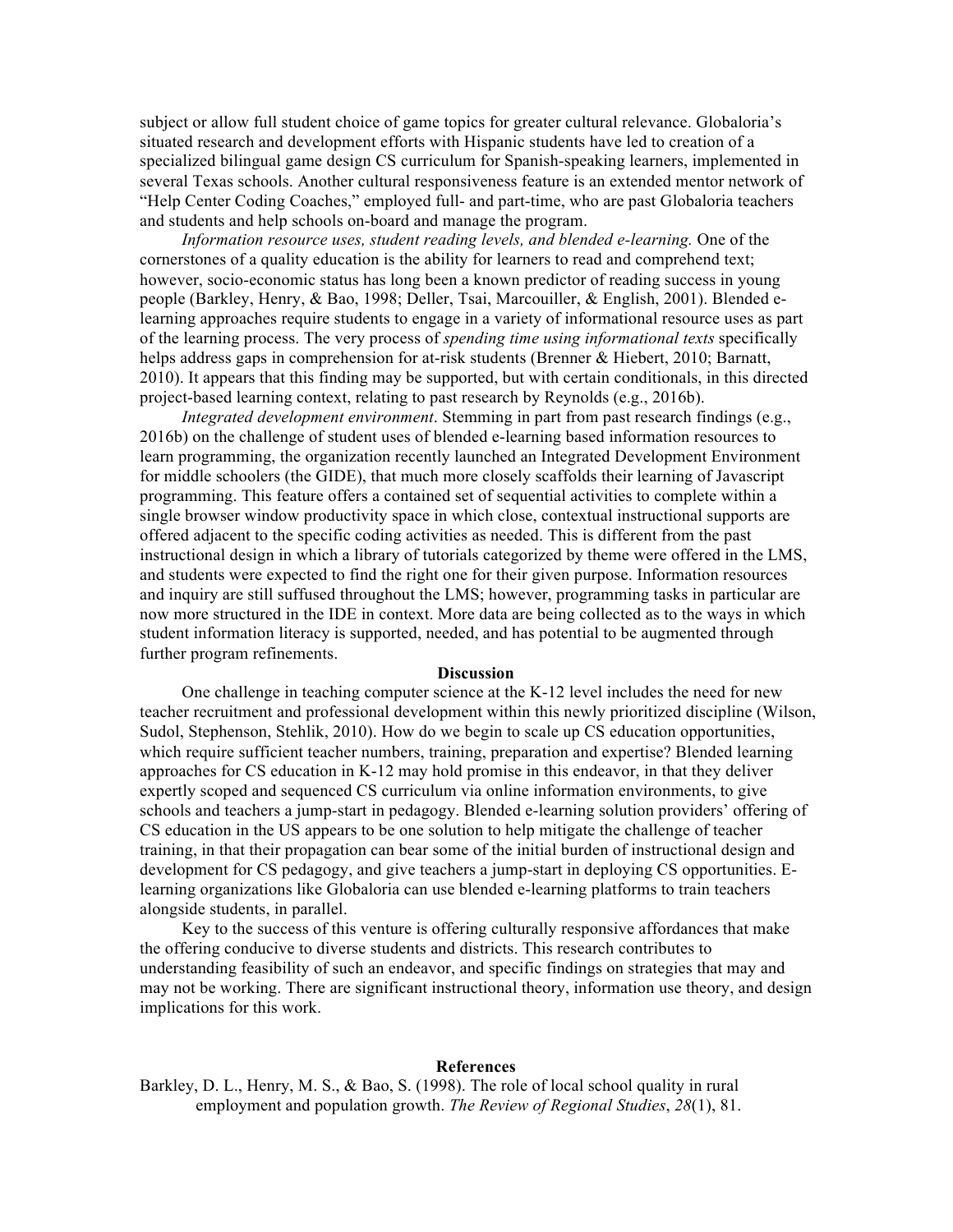- Barnatt, J. (2010). The power of nonfiction: Using informational text to support literacy in special populations [WWW page]. Available at: http://linguistics.byu.edu/faculty/henrichsenl/APA/APA09.html
- Chadwick, K. & Gore, J. (2010). *The relationship of Globaloria participation and student achievement.* Charleston, WV: Edvantia.
- Chadwick, K. & Gore, J. (2011). *Globaloria replication study: Examining the robustness of relationships between Globaloria participation and student achievement*. Charleston, WV: Edvantia.
- Deller, S. C., Tsai, T. H. S., Marcouiller, D. W., & English, D. B. (2001). The role of amenities and quality of life in rural economic growth. *American Journal of Agricultural Economics*, *83*(2), 352-365.
- Eglash, R., Gilbert, J. E., Taylor, V., & Geier, S. R. (2013). Culturally responsive computing in urban, after-school contexts: Two approaches. *Urban Education, 48*(5), 629-656.
- Eisenhart, M., & Edwards, L. (2004). Red-eared sliders and neighborhood dogs: Creating third spaces to support ethnic girls' interests in technological and scientific expertise. *Children Youth and Environments*, *14*(2), 156-177.

Goode, J., & Margolis, J. (2011). Exploring computer science: A case study of school reform. *ACM Transactions on Computing Education (TOCE), 11*(2), 12.

Grover, S. & Pea, R. D. (2013). Computational thinking in K-12: A review of the state of the field. *Educational Researcher. 42*(1), 38-43.

Harel, I. (1991). *Children designers: Interdisciplinary constructions for learning and knowing mathematics in a computer-rich school*. Norwood, NJ: Ablex.

- Harel Caperton, I. (2010). Toward a theory of game-media literacy: Playing and building as reading and writing. *International Journal of Gaming and Computer-Mediated Simulations, 2*(1), 1-16.
- Henderson, L. (1996). Instructional design of interactive multimedia: A cultural critique. *Educational Technology Research and Development*, *44*(4), 85-104.

Henderson, L. (2007). Theorizing a multiple cultures instructional design model for e-learning and e-teaching. In A. Edmundson (Ed.), *Globalized e-learning cultural challenges* (pp.130-153). Hershey, PA: Information Science Publishing.

Ho, H., Gore, J., & Chadwick, K. (2012). *Globaloria replication study: An examination of the relationships between Globaloria participation and student achievement in year 4 of the West Virginia pilot implementation.* Charleston, WV: Edvantia.

- Kafai, Y. B., & Burke, Q. (2015). Constructionist gaming: Understanding the benefits of making games for learning. *Educational Psychologist*, *50*(4), 313-334.
- Ladson-Billings, G. (1995). Toward a theory of culturally relevant pedagogy. *American Educational Research Journal*, *32*(3), 465-491.

Lee, C. D. (2003). Toward a framework for culturally responsive design in multimedia computer environments: Cultural modeling as a case. *Mind, Culture, and Activity*, *10*(1), 42-61.

Margolis, J., Ryoo, J. J., Sandoval, C. D., Lee, C., Goode, J., & Chapman, G. (2012). Beyond access: Broadening participation in high school computer science. ACM Inroads, 3(4), 72- 78.

McLoughlin, C. (1999). Culturally responsive technology use: developing an on-line community of learners. *British Journal of Educational Technology*, *30*(3), 231-243.

Pinkard, N. (2001). *Lyric reader: Creating intrinsically motivating and culturally responsive reading environments*. Center for the Improvement of Early Reading Achievement, University of Michigan.

Reppening, A., Webb, D., & Ioannidou, A. (2010). Scalable game design and the development of a checklist for getting computational thinking into public schools. *The 41st ACM Technical Symposium on Computer Science Education, SIGCSE 2010*, (Milwaukee, WI), ACM Press.